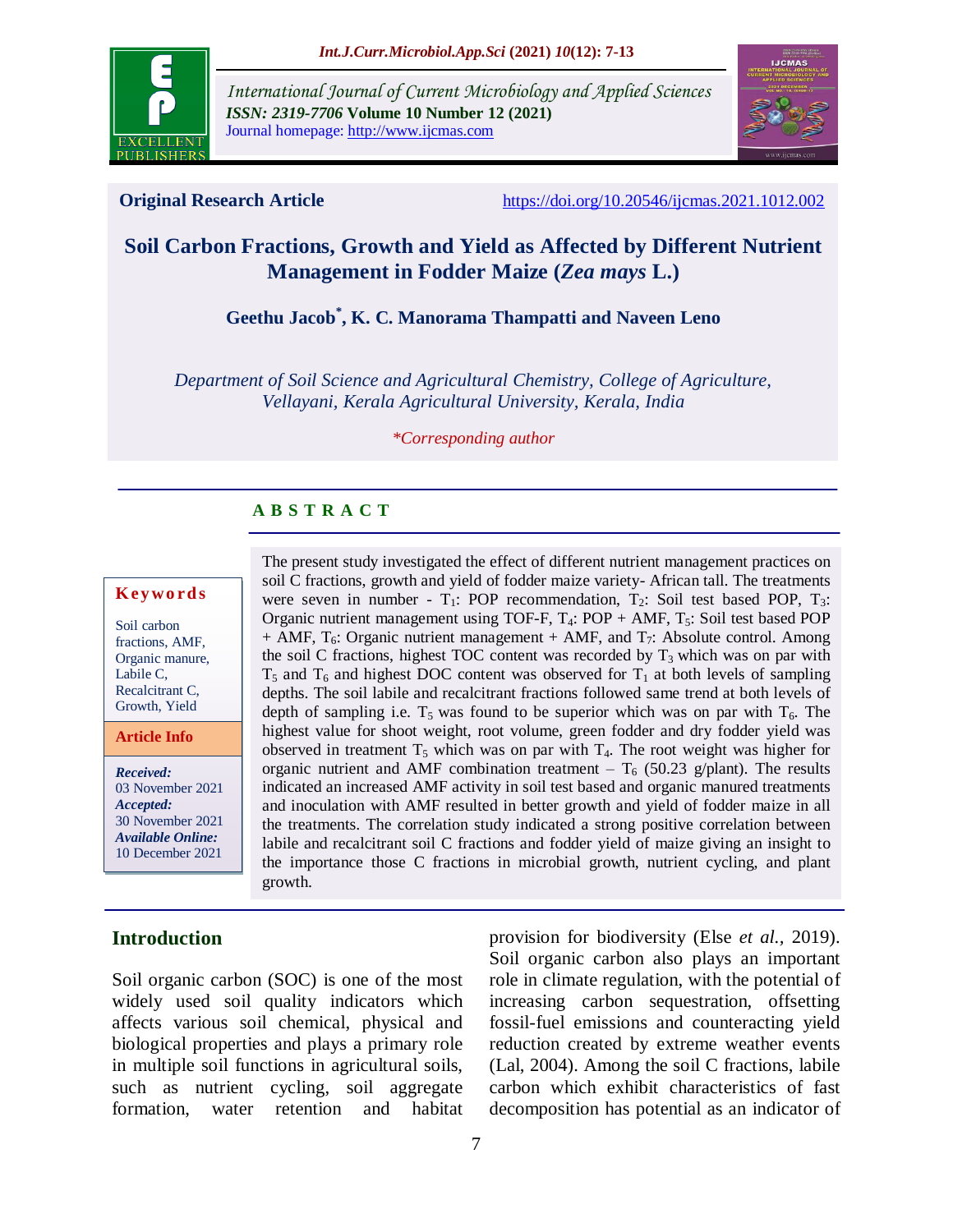soil functions, in particular: nutrient cycling, soil aggregate formation, carbon sequestration and habitat provision for biodiversity (Else *et al.,* 2019). On the other hand, recalcitrant carbon pools (RCP) take more time to decompose and are not readily available to microorganisms (Lal, 2004). The RCP can be represented by humic substances (humin-HU, humic acid-HA, and fulvic acid-FA).Therefore, both pools recalcitrant and labile can elucidate how the soil has been used and which management is adequate to increase carbon stocks, mainly in tropical conditions (Stevenson, 1994). Agricultural measures that are aimed at increasing SOC stocks are therefore becoming a priority worldwide. AMF are soil borne fungi that have the capability to improve plant nutrition by increasing the availability as well as translocation of various nutrients especially phosphates and increases the resistance to several abiotic stress factors (Rouphael *et al.,* 2015; Sun *et al.,* 2018; Begum *et al.,* 2019). Formation of hyphal network by the AMF with plant roots significantly enhances the access of roots to a large soil surface area, causing improvement in plant growth (Bowles *et al.,* 2016) and also improves the soil quality by influencing its structure and texture (Thirkell *et al.,* 2017).

Besides that fungal hyphae can expedite the decomposition process of soil organic matter as priming effects mediated by AM hyphal exudation can support microbial communities mineralizing SOM and thereby extend plantmediated impacts on C and N cycling beyond the rhizosphere (Paterson *et al.,* 2016).

Despite the importance of SOC, its depletion is one of the main threats for agricultural soils. The fortification of organic manures, retention of crop residues, reduced tillage practices, use of bio fertilizers, integrated nutrient management techniques and improved varieties of field crops, soil test based fertilizer

applications etc are some of the attempts to enhance organic C levels in soil and to attain agricultural sustainability and profitability. Numerous studies have examined the longterm effects of residue management and fertilization on SOC and labile organic C fractions. Little attention has been paid to the short-term effects of different nutrient management practices on C fractions in soil.

The present study was conducted to evaluate the effect of nutrient management on soil C fractions, growth and yield parameters of fodder maize.

### **Materials and Methods**

The experiment was conducted during June-August, 2020 using fodder maize variety - African Tall as the crop under conventional tillage and irrigated conditions at the College of Agriculture, Vellayani, KAU. The treatment details were listed below.

T1: Package of practices (POP) Recommendation

 $T_2$ : Soil test based POP

T3: Organic nutrient management (using thermochemical fortified organic fertilizer (TOF-F)

T4: POP + AMF (Arbuscular mychorrhizal Fungi)

 $T_5$ : Soil test based POP + AMF

 $T_6$ : Organic nutrient management + AMF

T7: Absolute control

The thermochemical organic fertilizer was prepared as per patented KAU - Suchitha technology (Sudharmaidevi *et al.,* 2017). Fresh waste was ground to uniform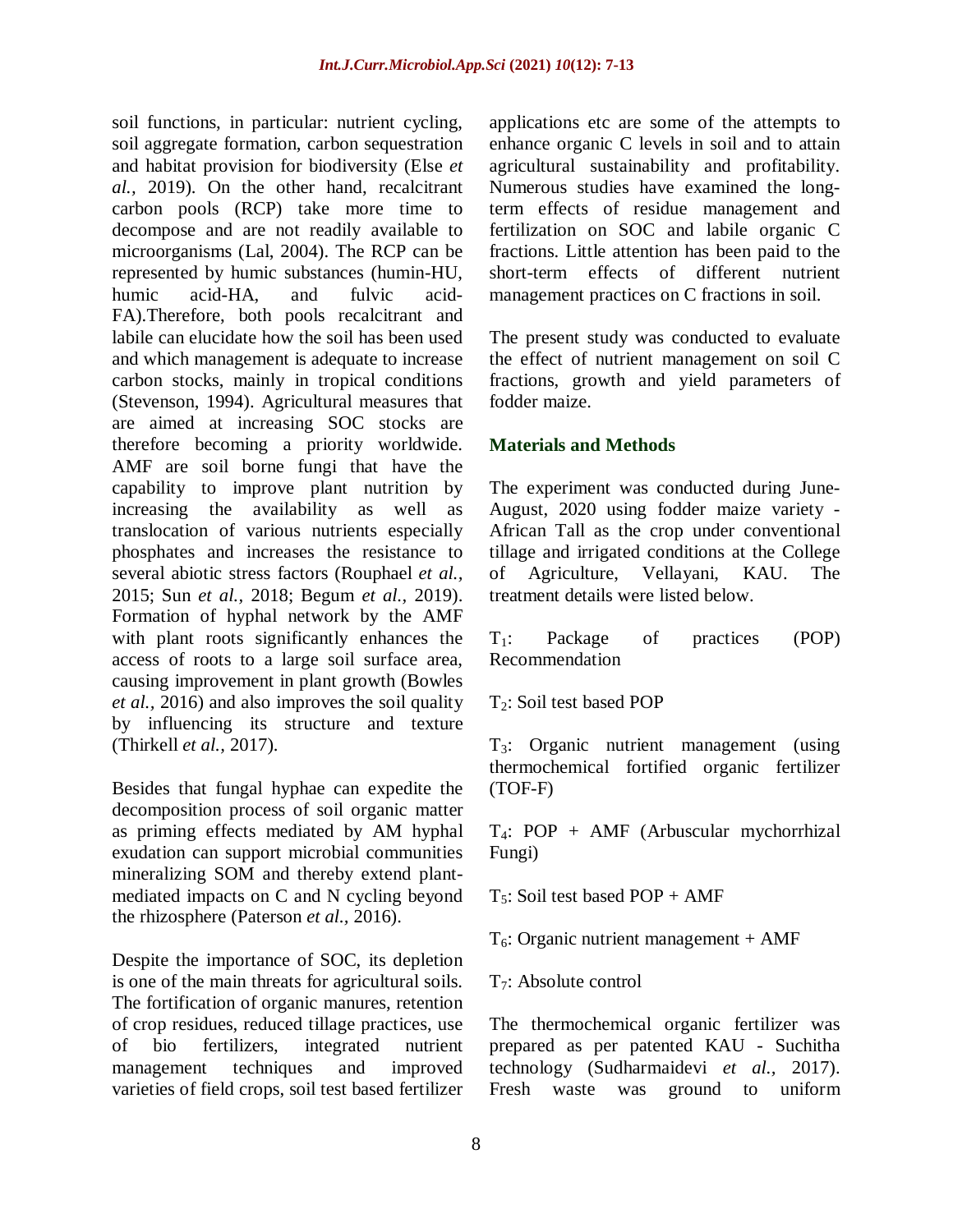consistency in the grinder unit of the KAU - Suchitha waste processing machine and was boiled at 100  $\mathrm{^{0}}$  C in the reactor unit after adding the chemical reagents like HCl (0.25 N, 50 ml  $kg^{-1}$  waste) for 30 min followed by KOH (0.5 N, 100 ml  $kg^{-1}$  waste) for 30 min. Processing was completed within one hour and TOF was produced. Coir pith  $@$  40 g kg<sup>-1</sup> waste and charcoal powder  $\ddot{\text{o}}$  30 g kg<sup>-1</sup> was added and sun dried to reduce the moisture content.

The TOF-F was prepared for the study by fortifying the TOF with N (1.5%) as groundnut cake, P (1%) as rock phosphate, Ca (1%) as calcium carbonate, Mg (0.5%) as magnesium sulphate, Zn (50 ppm) as zinc sulphate, and B (5 ppm) as borax.

The POP recommendation (KAU, 2016) was followed and organic manures were applied in terms of nitrogen equivalence for treatments  $T_3$  and  $T_6$ . The AMF was applied @5 g per plant. The treatments  $T_2$  and  $T_5$  were fixed as per POP soil test based recommendations for field crops.

The soil samples were collected from two depths – 0-20 cm and 20-60 cm and were analyzed for different C fractions as per standard methods.

The total organic C (TOC) content by weight loss on ignition (FAI, 2017), dissolved organic C (DOC) - titrimetry (Jones and Willet, 2006), labile carbon  $(LC)$  – KmnO<sub>4</sub> oxidation (Blair *et al.,* 1995) and recalcitrant carbon (RC) modified Walkley and Black titration (Chan *et al.,* 2011), The growth and yield parameters were also recorded from the observational plants at milky cob stage of fodder maize.

Statistical analysis were done for all parameters by standard procedures using ANOVA table developed using statistical software – GRAPES (Gopinath, 2021)

#### **Results and Discussion**

#### **Effect of nutrient management practices on soil C fractions**

The highest soil TOC content was recorded in treatment  $T_3$  which was on par with  $T_5$  and  $T_6$ at both depths of sampling. The treatment  $T_1$ had highest DOC value at the two depths of sampling followed by  $T_4$  and lowest value was for treatment  $T_7$ . Regarding the LC, the highest value was observed for  $T_5$  which was on par with  $T_6$  followed by  $T_4$  and lowest value was for control at both levels of sampling depths. The RC content in soil followed the same trend of LC at both levels of sampling depths.

As it is evidenced from Table 1, all the C fractions had lower values at 20-60 cm than at 0-20 cm depth. The SOC fraction is directly derived from recent plant inputs, whether surface deposition of aboveground litter or root turnover, which decreases exponentially with depth, and has a relatively short mean residence time (Sanderman *et al.,* 2021). For most soils, where vertical transport is on the order of a 0.5–2.0 mm year-1 (Kaste *et al.,* 2007), this means that most SOC is mineralized or transformed into more stable forms by microbial cycling before moving deeper in the soil profile. The treatment of organic nutrient management  $-$  T<sub>3</sub> and T<sub>6</sub> were found to be superior in soil TOC content than other nutrient management practices revealing the effect of organic manures in enhancing the soil organic carbon levels as universally accepted and reported (Voltr *et al.,* 2021). AMF can explore and multiply more in organically manured and soil test based fertilizer application treatments. The treatments with AMF combination had higher soil LC and RC content and among them organic nutrient management and soil test based fertilizer application were found to be superior. This result would be consistent with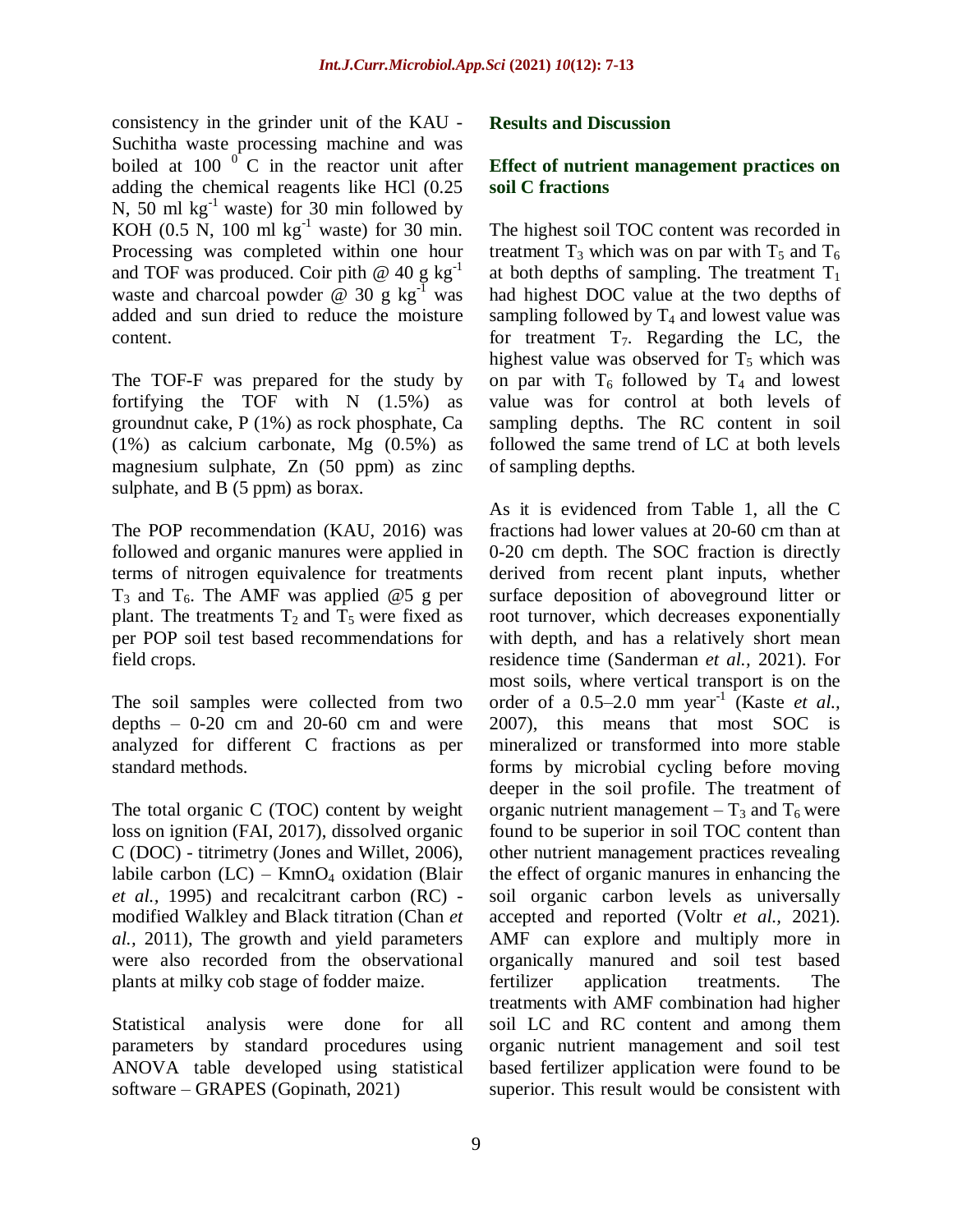the interaction of these hyphae and their associated microbiota being particularly efficient in priming of SOM mineralization.

This could occur through greater effects of hyphal exudates on components of the microbiota active in SOM mineralization, greater hyphal access to potentially mineralisable SOM or a combination of both mechanisms (Paterson *et al.,* 2016).

#### **Effect of nutrient management practices on growth and yield**

The treatment  $T_4$  had highest value for plant height followed by  $T_5$  which was on par with  $T<sub>6</sub>$ . The shoot weight, green fodder yield and

dry fodder yield showed a similar trend where  $T<sub>5</sub>$  recorded highest value which was on par with  $T_4$  followed by  $T_6$ . Regarding the root weight  $T_6$  had highest value followed by  $T_5$ . The treatment  $T_5$  had higher root volume also. The treatment  $T_5$  which was the combination of soil test based POP and AMF produced highest shoot biomass which resulted in its higher green fodder as well as dry fodder yield. The above result hinted to the fact that inoculation of AMF can enhance the concentration of various macro-nutrients and micro-nutrients significantly, which leads to an increased photosynthate production and hence resulted in increased biomass accumulation (Chen *et al.,* 2017; Mitra *et al.,* 2019).

### **Table.1** Effect of different nutrient management on soil C fractions at two depths of sampling

|                   | $0-20$ cm             |                    |                     |                   | $20-60$ cm     |                      |                     |                   |
|-------------------|-----------------------|--------------------|---------------------|-------------------|----------------|----------------------|---------------------|-------------------|
| <b>Treatments</b> | <b>TOC</b>            | <b>DOC</b>         | LC                  | <b>RC</b>         | <b>TOC</b>     | <b>DOC</b>           | LC                  | RC                |
|                   | $\frac{6}{9}$         | $mg \, kg^{-1}$    | $mg\ kg^{-1}$       | $\frac{6}{9}$     | $\frac{6}{9}$  | $mg \text{ kg}^{-1}$ | $mg \, kg^{-1}$     | $\frac{6}{6}$     |
| $T_1$             | $3.06^{bc}$           | $33.44^a$          | $720.26^{\rm d}$    | $0.94^d$          | $2.90^{bc}$    | $29.48^{\circ}$      | $547.68^{\rm d}$    | 0.70 <sup>d</sup> |
| T <sub>2</sub>    | $3.03^{\circ}$        | $30.49^\circ$      | $765.75^{\circ}$    | 1.18 <sup>c</sup> | $2.87^{\circ}$ | $26.61^{\circ}$      | $598.26^c$          | $0.95^{\circ}$    |
| $T_3$             | $3.20^{\rm a}$        | $27.14^e$          | 783.14°             | $1.48^{b}$        | $3.04^{\rm a}$ | $23.30^d$            | $618.92^{bc}$       | $1.12^{b}$        |
| T <sub>4</sub>    | $3.03^{\circ}$        | $31.81^{b}$        | $830.72^b$          | $1.42^{b}$        | $2.89^{bc}$    | $28.40^{b}$          | 644.99 <sup>b</sup> | $1.19^{b}$        |
| $T_5$             | $3.12$ <sup>abc</sup> | $28.79^{d}$        | $897.00^a$          | $1.74^{\rm a}$    | $2.99^{ab}$    | $27.22^c$            | $708.30^a$          | $1.26^{\circ}$    |
| $T_6$             | $3.15^{ab}$           | 25.04 <sup>f</sup> | 879.81 <sup>a</sup> | $1.77^{\rm a}$    | $3.02^{\rm a}$ | $23.45^{\rm d}$      | $697.64^{\text{a}}$ | $1.30^{a}$        |
| T <sub>7</sub>    | $3.02^{\circ}$        | $33.06^a$          | $645.12^e$          | 0.86 <sup>d</sup> | $2.89^{bc}$    | $21.13^e$            | $452.88^e$          | $0.63^e$          |
| $SEm(\pm)$        | 0.035                 | 0.282              | 11.146              | 0.027             | 0.035          | 0.296                | 9.218               | 0.02              |
| CD(0.05)          | 0.109                 | 0.868              | 34.346              | 0.082             | 0.106          | 0.912                | 28.403              | 0.062             |

#### **Table.2** Effect of different nutrient management on growth and yield of fodder maize

| <b>Treatments</b> | <b>Plant</b><br>height<br>(m) | Shoot weight<br>(g)  | <b>Root</b><br>weight<br>(g) | <b>Root</b><br>volume<br>$(g/cm^3)$ | <b>Green fodder</b><br>yield (tonnes<br>/ha) | Dry fodder<br>yield<br>(tonnes/ha) |
|-------------------|-------------------------------|----------------------|------------------------------|-------------------------------------|----------------------------------------------|------------------------------------|
| $T_1$             | $2.14^{cd}$                   | $181.35^{bc}$        | $33.25^{\rm d}$              | $38.00^{\circ}$                     | $39.90^{bc}$                                 | $7.98^{bc}$                        |
| T <sub>2</sub>    | 2.10 <sup>cd</sup>            | $174.75^{\text{cd}}$ | $26.97^e$                    | $32.55^{\rm d}$                     | $38.44^{cd}$                                 | 7.69 <sup>cd</sup>                 |
| $T_3$             | 1.99 <sup>e</sup>             | 174.97 <sup>cd</sup> | $32.32^d$                    | $29.55^{\circ}$                     | $38.49^{cd}$                                 | 7.70 <sup>cd</sup>                 |
| T <sub>4</sub>    | $2.35^{\circ}$                | $193.91^a$           | $42.00^{\circ}$              | $40.13^{b}$                         | $42.66^a$                                    | $8.53^{a}$                         |
| $T_5$             | $2.23^{b}$                    | $195.99^{\text{a}}$  | $46.06^{b}$                  | $45.12^a$                           | $43.12^a$                                    | $8.62^{\circ}$                     |
| $T_6$             | $2.17^{bc}$                   | $186.81^{b}$         | $50.23^{\circ}$              | $38.36^{\circ}$                     | $41.10^{b}$                                  | $8.22^{b}$                         |
| T <sub>7</sub>    | 2.07 <sup>d</sup>             | 174.13 <sup>d</sup>  | $28.10^e$                    | $29.04^e$                           | $38.31^d$                                    | 7.66 <sup>d</sup>                  |
| CD(0.05)          | 0.078                         | 6.678                | 0.697                        | 1.641                               | 1.47                                         | 0.29                               |
| $SEm(\pm)$        | 0.025                         | 2.167                | 2.149                        | 0.533                               | 0.47                                         | 0.09                               |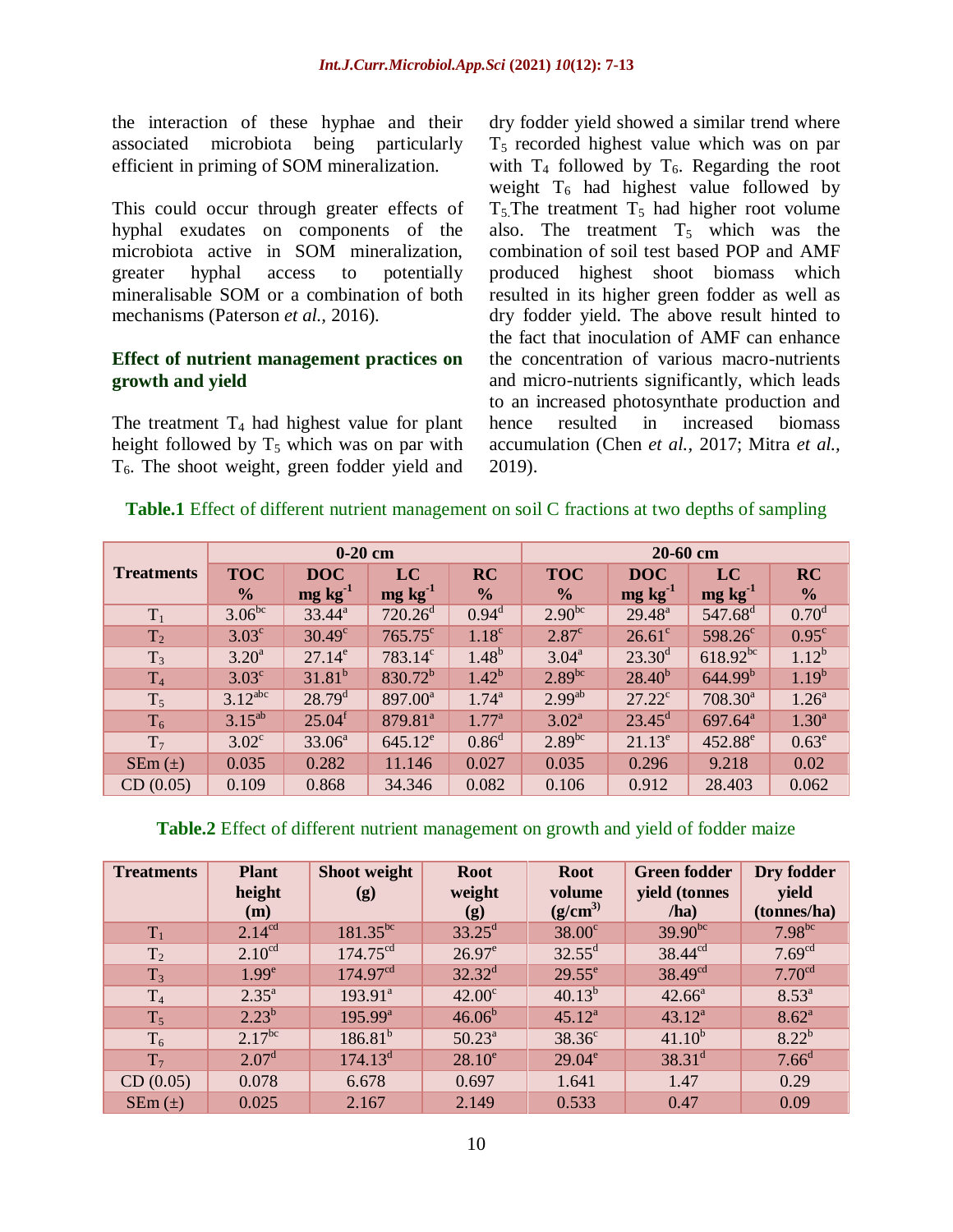| $0-20$ cm depth<br>a) |            |            |            |           |            |  |  |
|-----------------------|------------|------------|------------|-----------|------------|--|--|
|                       | <b>TOC</b> | DOC        | LC         | RC        | <b>GFY</b> |  |  |
| <b>TOC</b>            |            |            |            |           |            |  |  |
| DOC                   | 0.266      |            |            |           |            |  |  |
| LC                    | $0.623**$  | $-0.243$   |            |           |            |  |  |
| RC                    | $0.448*$   | $-0.571**$ | $0.922***$ |           |            |  |  |
| <b>GFY</b>            | $0.763***$ | 0.332      | $0.811***$ | $0.572**$ |            |  |  |

**Table.3** Correlation matrix for green fodder yield of fodder maize with soil C fractions at different depths

| $20-60$ cm depth<br>a) |            |           |            |           |            |  |
|------------------------|------------|-----------|------------|-----------|------------|--|
|                        | <b>TOC</b> | DOC       | LC         | RC        | <b>GFY</b> |  |
| <b>TOC</b>             |            |           |            |           |            |  |
| DOC                    | 0.347      |           |            |           |            |  |
| LC                     | $0.58**$   | $0.446*$  |            |           |            |  |
| <b>RC</b>              | $0.455*$   | 0.203     | $0.945***$ |           |            |  |
| <b>GFY</b>             | $0.786***$ | $0.654**$ | $0.727***$ | $0.585**$ |            |  |

## \*\*\* Correlation is significant at 0.001 level (two tailed) ## \*\* Correlation is significant at 0.01 level (two tailed)

## \* Correlation is significant at 0.05 level (two tailed)

### **Correlation analysis between green fodder yield and soil C fractions**

A significant and positive correlation was obtained between green fodder yield (GFY) and soil LC and RC at both levels of sampling depths which indicates the importance of labile and recalcitrant C among other C fractions and can be used as soil indicators to assess the short term effects of nutrient management.

The labile and recalcitrant carbon fractions were strongly and positively correlated to fodder yield in maize. The use of an appropriate combination of fortified organic fertilizers or chemical fertilizers in combination with AMF depending on soil fertility status is a step forward for providing balanced nutrition to crops and increasing profit for farmers. The AMF must be explored at all levels to further investigate their role in nature as a bio-fertilizer for sustainable agricultural production.

## **Acknowledgement**

Authors thanks to Kerala Agriculture University (KAU) Authorities.

#### **References**

- Begum, N., Qin, C., Abass, M., Raza, S., Khan, M. I., Ashraf, M., Ahmed, N. and Zhang. L. 2019. Role of Arbuscular Mycorrhizal Fungi in Plant Growth Regulation: Implications in Abiotic Stress Tolerance. Frontiers in Plant Science. 10:1062.
- Blair, G. J., Lefroy, R. D. B. and Lisle, L. 1995. Soil carbon fractions based on their degree of oxidation, and the development of a carbon management index for agricultural systems. Australian Journal of Agricultural Research. 46 (7): 1459-1466.
- Bowles, T. M., Barrios-Masias, F. H., Carlisle, E. A., Cavagnaro, T. R. and Jackson. L. E. 2016. Effects of *Arbuscular mycorrhizae* on tomato yield, nutrient uptake, water relations, and soil carbon dynamics under deficit irrigation in field conditions.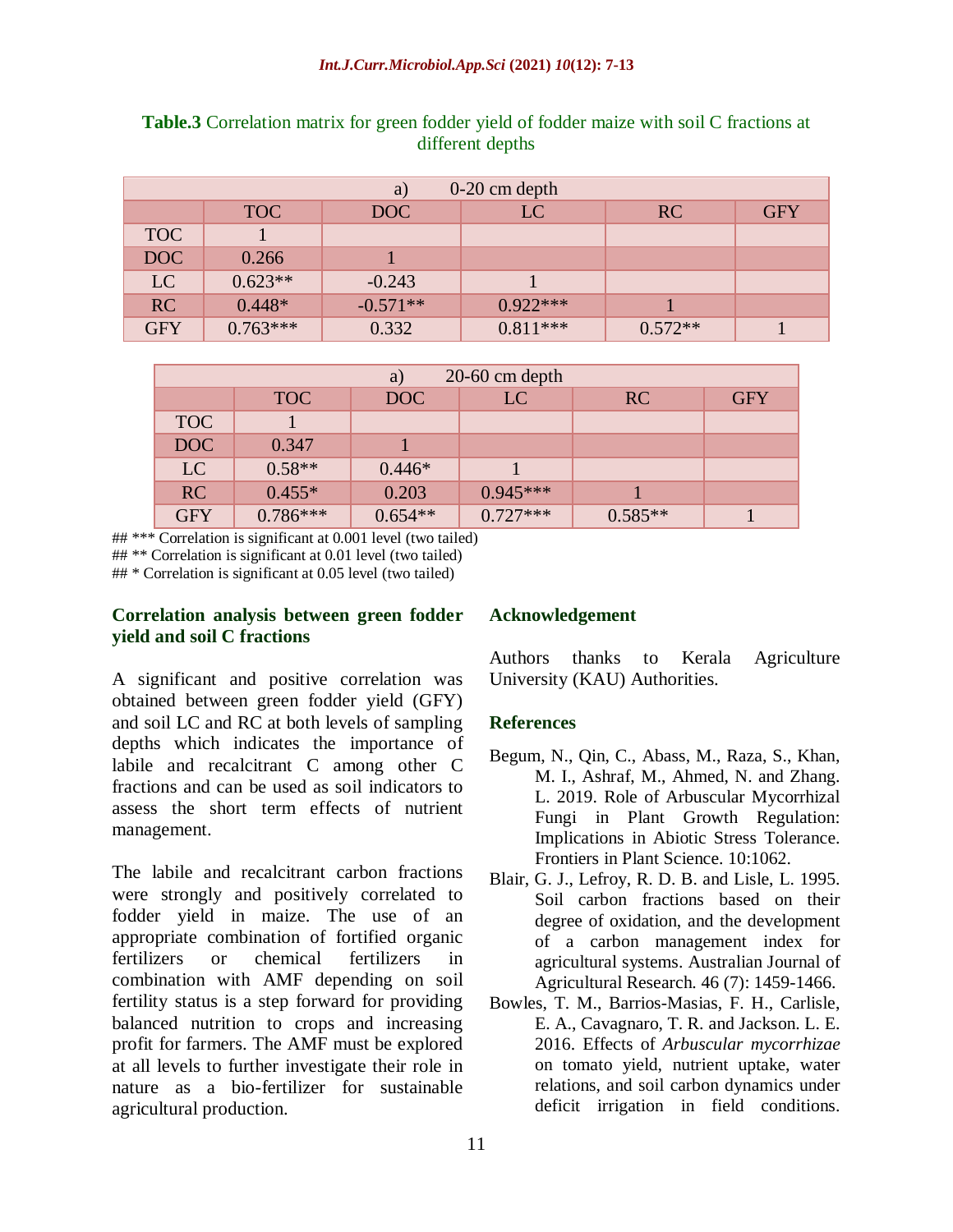Science Total Environment*.* 566: 1223– 1234.

- Chan, K. Y., Bowman, A. and Oates. A. 2011. Oxidizible organic carbon fractions and soil quality changes in an oxic paleustalf under different pasture leys. Soil Science. 166 (1): 61-67.
- Chen, S., Zhao, H., Zou, C., Li, Y., Chen, Z. and Wang, Z. 2017. Combined Inoculation with multiple arbuscular mycorrhizal fungi improves growth, nutrient uptake and photosynthesis in cucumber seedlings. Frontiers in Microbiology*.* 8:  $25-16$ .
- Else, K. G. B., Chidinma, U. B., Meier, O. J., Gort, G., Comans, R., Mäder, P. and Goede. R. 2019. Sensitivity of labile carbon fractions to tillage and organic matter management and their potential as comprehensive soil quality indicators across pedoclimatic conditions in Europe. Ecological Indicators, 99: 38–50.
- FAI (Fertilizer Association of India). 2017. *The Fertilizer (Control) Order, 1985.* The Fertilizer Associoation of India, New Delhi. Available: [http://www.astaspice.org/food-](http://www.astaspice.org/food-safety/astas-analytical-methods-manual)

[safety/astas-analytical-methods-manual](http://www.astaspice.org/food-safety/astas-analytical-methods-manual)

- Gopinath. P. P. 2021. GrapesAgri1: Collection of Shiny Apps for Data Analysis in Agriculture. Journal of Open Source Software, 6(63): 3437.
- Jones, D. L. and Willett. V. B. 2006. Experimental evaluation of methods to quantify dissolved organic nitrogen (DON) and dissolved organic carbon (DOC) in soil. Soil Biology and Biochemistry. 38: 991-999.
- Kaste, J. M., Heimsath, A. M. and Bostick. B. C. 2007. Short-term soil mixing quantified with fallout radionuclides. Geology. 35: 20–27.
- KAU (Kerala Agricultural University), 2016. Package of Practices Recommendations : Crops  $(15$ <sup>th</sup> Ed.), KAU, Thrissur, 360p.
- Lal. 2004. Soil C sequestration to mitigate climate change. Geoderma.123: 1-22.
- Mitra, D., Navendra, U., Panneerselvam, U., Ansuman, S., Ganeshamurthy, A. N. and

Divya. J. 2019. Role of mycorrhiza and its associated bacteria on plant growth promotion and nutrient management in sustainable agriculture. International Journal of Life Sciences and Applied Sciences*.* 1: 1–11.

- Paterson, E., Sim, A., Davidson, J. and Daniell, T. J. 2016. Arbuscular mycorrhizal hyphae promote priming of native soil organic matter mineralization. Plant and Soil*.* 408: 243–254.
- Rouphael, Y., Franken, P., Schneider, C., Schwarz, D., Giovannetti. and Agnolucci, M M. 2015. Arbuscular mycorrhizal fungi act as bio-stimulants in horticultural crops. Scientia Horticulturae, 196: 91– 108.
- Sanderman, J., Baldock, J. A. and Dangal. S. R. S. 2021. Soil organic carbon fractions in the Great Plains of the United States: an application of mid-infrared spectroscopy. Biogeochemistry. 156: 97–114.
- Stevenson. F. J. 1994. Humus Chemistry: Genesis, Composition, Reactions, 2nd ed.; John Wiley & Sons: New York, NY, USA, 496p.
- Sudharmaidevi, C. R., Thampatti, K. C. M., Saifudeen. N. 2017. Rapid production of organic fertilizer from degradable waste by thermo chemical processing. International. Journal of Recycling of Organic Waste in Agriculture. 6: 1–11.
- Sun, Z., Song, J., Xin, X., Xie, X. and Zhao. B. 2018. Arbuscular mycorrhizal fungal proteins 14-3-3- are involved in arbuscule formation and responses to abiotic stresses during AM symbiosis. Frontiers in Microbiology*.* 5: 9–19.
- Thirkell, T. J., Charters, M. D., Elliott, A., Sait, S. M. and Field. K. J. 2017. Are mycorrhizal fungi our sustainable saviours considerations for achieving food security. Journal of Ecology. 105: 921– 929.
- Voltr, V., Menšík L., Hlisnikovsky, L., Hruska, M. E., and Pokorny, L. 2021. The Soil Organic Matter in Connection with Soil Properties and Soil Inputs. Agronomy, 22: 32-41.